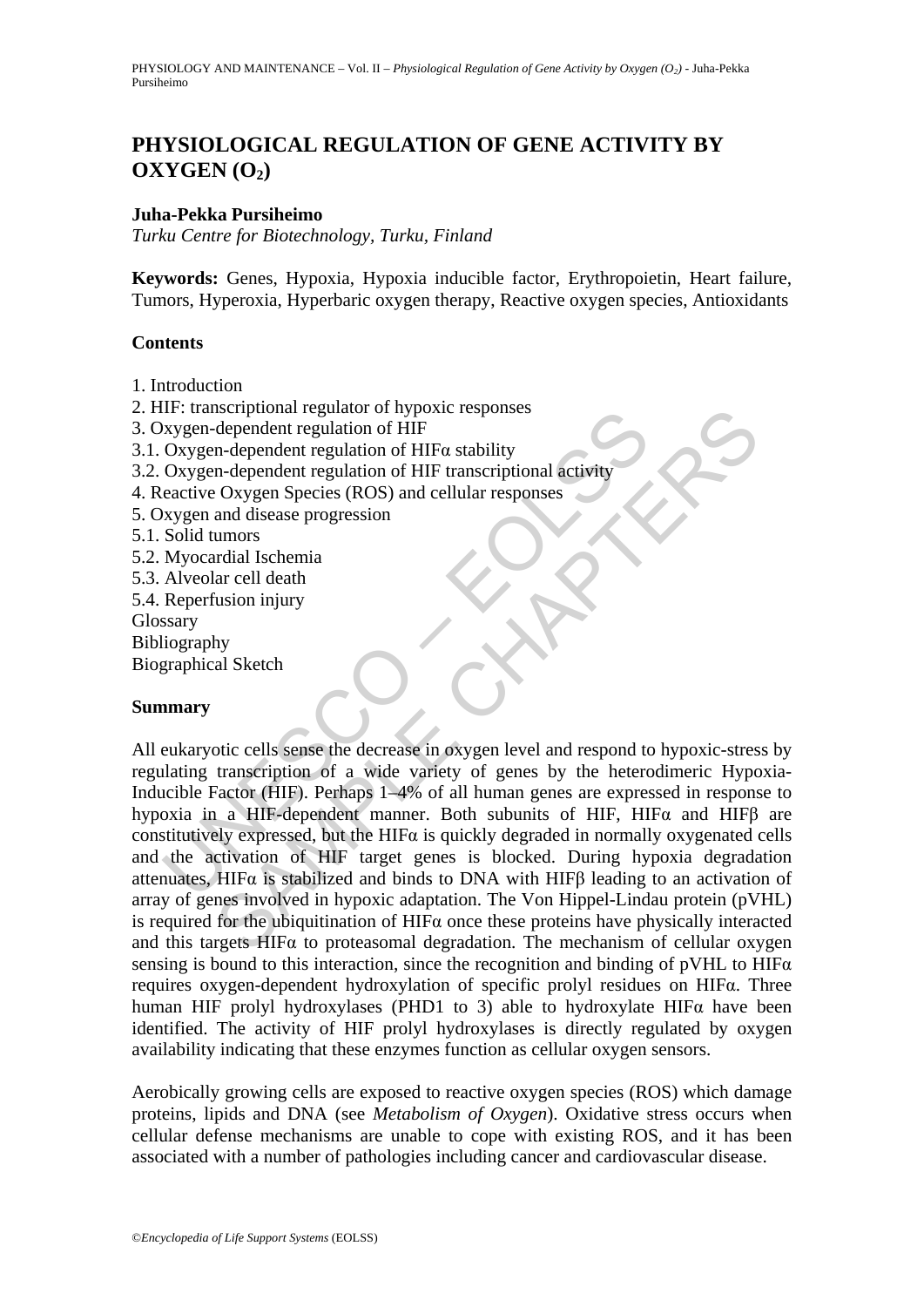Since aerobic life is restricted within a very narrow range of oxygen concentrations, cells have been forced to develop highly sophisticated mechanisms to respond to fluctuations in oxygen tension. In this review, cellular mechanisms to cope with both hypoxic and hyperoxic stresses are discussed.

### **1. Introduction**

For all aerobic life molecular oxygen  $(O_2)$  is essential for survival, since the energy production of aerobic organisms fundamentally depends on the oxygen bound cell respiration. In the process of oxidative phosphorylation, where the oxidoreductive energy of mitochondrial electron transport is converted into the chemical energy of ATP, oxygen functions as the ultimate electron acceptor. At the final step of the electron transport chain, cytochrome c reduces oxygen into water; this completes the process by which glucose is oxidized to carbon dioxide and water.

The glucose is oxidized to carbon dioxide and water.<br>
Trease in oxygen availability directly impairs energy production<br>
ilitity. On the other hand excessive oxygen level is highly<br>
ilitity. On the other way en species (ROS Decrease in oxygen availability directly impairs energy production and hence, cell viability. On the other hand excessive oxygen level is highly toxic through the generation of reactive oxygen species (ROS) which directly damage proteins and lipids in cell membranes as well as carbohydrates and genetic material. Thus aerobic life is restricted within a very narrow range of oxygen concentration. Because of its crucial role in sustaining aerobic life elaborated strategies have evolved to respond to decreased (hypoxia) or increased (hyperoxia) oxygen tensions. Cells have developed highly sophisticated systems to respond to variations in oxygen tension, leading to the activation of specific intracellular programs by induction of defined transcription factors and expression of appropriate target genes.

ose is oxidized to carbon dioxide and water.<br>
The solution of the chapter and process is oxidized to carbon dioxide and water.<br>
The other hand excessive oxygen level is highly toxic through of reactive oxygen species (ROS) Fluctuations in oxygen levels in the blood stream are sensed by the carotic body (CB), the small organ located at the bifurcation of the common carotid artery close to the heart. Freshly oxygenated blood returns from the lung circulation pumped by the heart to the brain via the carotid artery. Even a small decrease in the blood oxygen level is sensed instantaneously, involving only rapid modifications of pre-existing proteins. Signals launched initiate systemic responses including respiratory and cardiovascular reflexes to ensure proper oxygenation in the vital organs. Prolonged decrease in oxygen availability activates chronic responses and initiates metabolic alterations to ensure cell and organ viability and functionality under hypoxic stress. These responses include stimulation of red blood cell production (erythropoiesis) as well as formation of new blood vessels (angiogenesis) into the hypoxic tissues, improving the efficiency of oxygen delivery.

The gene expression profile of hypoxic cells differs distinctively from normoxic cells. Cell specific sets of hypoxia-responsive genes are activated and production of proteins required to cope with lowered oxygen concentration is induced. Almost all genes controlled by low oxygen tension harbour the Hypoxia Response Element; (HRE) in their regulatory regions. In hypoxia the heterodimeric transcription factor, Hypoxia-Inducible Factor (HIF) binds to this conserved consensus sequence, leading to transcriptional activation of the particular gene.

Normally tissues and cells are not challenged by excess oxygen (hyperoxic stress). Administration of high concentration of pressurised oxygen (hyperbaric oxygen therapy,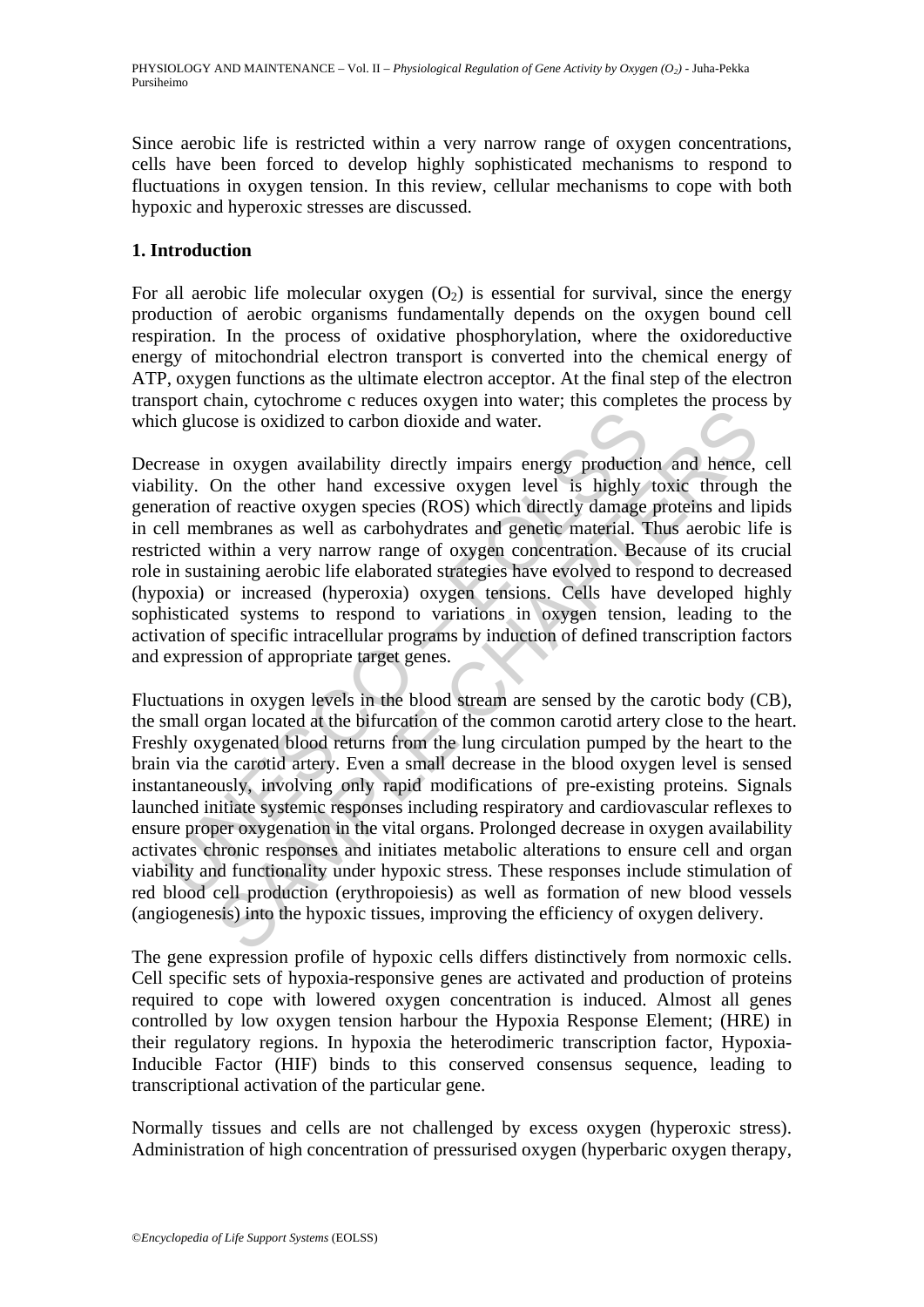HBO<sub>2</sub>) is used as a supportive treatment for patients suffering from severe respiratory failure or chronic ischemic wounds. Despite the benefits of  $HBO<sub>2</sub>$  it does have its  $drawbacks$ , since prolonged  $HBO<sub>2</sub>$  treatment increases tissue damage because of high generation of ROS. Rapid reperfusion of ischemic tissue is extremely critical for restoring normal organ functions. However, a sudden burst of oxygenated blood may produce a progressive destruction of reversibly damaged cells leading to sustained tissue dysfunction. This reperfusion injury has an extremely important role in pathology of the brain during stroke and the heart during myocardial infarction.

### **2. HIF: transcriptional regulator of hypoxic responses**

HIF is the most important and best-described factor controlling cellular responses to low oxygen. HIF was originally discovered as being responsible for the regulation of erythropoietin (EPO) expression in hypoxia. Since its discovery, over 100 genes have been identified, which are regulated by HIF and efficiently responding to hypoxia.

Many of the hypoxia-regulated genes play a central roles in acute or chronic adaptation to hypoxia. These genes are implicated in a vast variety of different cellular functions such as cell survival, apoptosis, cell motility, cytoskeletal structure, cell adhesion, angiogenesis, erythropoiesis, vasculature tone, transcriptional regulation, epithelial homeostasis, drug resistance, nucleotide-, amino acid-, iron-, glucose-, energy metabolism and pH regulation.

Inopoietin (EPO) expression in hypoxia. Since its discovery, over<br>liest indentified, which are regulated by HIF and efficiently responding<br>y of the hypoxia-regulated genes play a central roles in acute or<br>poroxia. These ge it (EPO) expression in hypoxia. Since its discovery, over 100 genes fied, which are regulated by HIF and efficiently responding to hypoxia.<br>
Fied, which are regulated by HIF and efficiently responding to hypoxia.<br>
In the p HIF is ubiquitously expressed and its activity is induced by hypoxia in almost all cell types. The expression of the majority of HIF target genes are induced tightly in a celltype-specific manner. It is evident that HIF do not alone account for this cell type restricted gene expression. The functional interactions of HIF with other transcription factors determine the subgroup of HIF target genes which is activated in any particular cell type. HIF should be viewed as a messenger that is sent to the nucleus to activate transcriptional responses to hypoxia. The fine details of this response are determined by the developmental and physiological programming of each cell. As a result, the total number of HIF target genes cannot be ascertained by analysis of one or a few cell types. Perhaps 1–4% of all human genes are expressed in response to hypoxia in one or more cell types in a HIF-dependent manner.

HIF is transcriptionally active only as a heterodimeric protein complex composed of two subunits: HIFα and HIFβ (also known as ARNT which stands for Aryl hydrocarbon Receptor Nuclear Translocator). HIFα members exclusively dimerize with HIFβ family members, whereas the β subunits can dimerize with various non-HIF transcription factors. Both subunits contain a basic helix-loop-helix (bHLH) domain and two Per-ARNT-Sim (PAS) domains, designated PAS-A and PAS-B. The intact bHLH and PAS domains are required for protein dimerization and DNA binding. There are three HIFα family members HIF-1α, HIF-2α and HIF-3α and three β family members (HIF1 $\beta$ /ARNT1, HIF2 $\beta$ /ARNT2, HIF3 $\beta$ /ARNT3). HIF-1 $\alpha$  and HIF-2 $\alpha$  are expressed in a variety of human cell lines. There is concordance between the HIF-1 $\alpha$  and HIF-2 $\alpha$ responses as well as their regulation. HIF-1 $\alpha$  is the predominant protein in epithelial cells, whereas HIF-2 $\alpha$  is the main form in endothelial and fibroblast cells. Recently it has become evident that HIF-1 $\alpha$  and HIF-2 $\alpha$  have somewhat different and specialized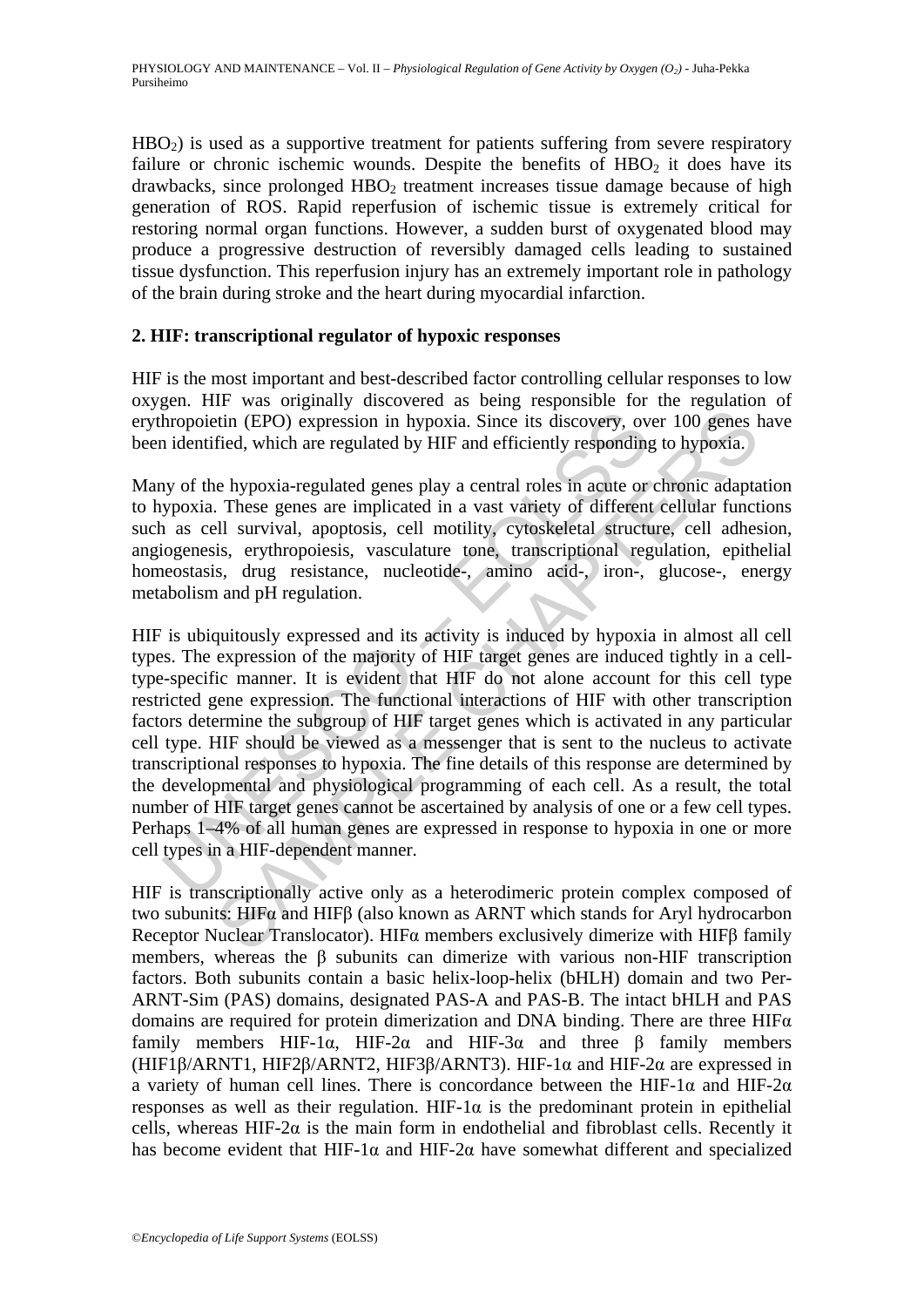functions. HIF-3α has high similarity with HIF-1α and HIF-2α in the bHLH and PAS domains. One of the HIF-3 $\alpha$  isoforms (HIF-3 $\alpha$ 2) referred as IPAS lacks structures required for transcriptional activation. Its expression is up-regulated in hypoxia, it dimerizes with HIFβ/ARNT and binds to the HRE core sequence, but it suppresses hypoxia-inducible HIF-mediated gene expression and appears to be the negative regulator of hypoxia-inducible gene expression. The overall importance of HIF-3α as a regulator of hypoxia-induced transcription remains to elucidated.

HIFα/HIFβ dimer binds to consensus DNA sequence (A/G)CGTG (HRE: Hypoxia Response Element) common for almost all genes induced by low oxygen tension. Transcriptional activation and interaction with co-activators such as p300 and CBP are mediated by two transactivation domains in the C-terminal half of HIFα, termed the Nterminal (N-TAD) and C-terminal (C-TAD) transactivation domains. HIFβ also contains a TAD but it is not required for transcriptional activity.

Both  $hif$ -1*a* and  $hif$ -1*β* genes are constitutively expressed but only HIF-1*β* protein is found in cells under all oxygen conditions, whereas  $HIF-1\alpha$  is undetectable in normal oxygen conditions. Negative regulation of HIF-1 $\alpha$  under normoxic conditions occurs via the oxygen-dependent degradation domain (ODDD). The ODDD domain contains prolyl residues that are hydroxylated in normoxia. This results in the binding of the Von Hippel–Lindau protein (pVHL), which subsequently targets the HIF-1 $\alpha$  protein for rapid degradation by the ubiquitin-proteasome system. HIF-2 $\alpha$ , as well as some of the splice variants of HIF-3α proteins contains the conserved VHL-binding domain and they are substrates for pVHL and proteasomal degradation (see Figure 1).



Figure 1. Protein domains of HIFα and HIFβ.

Functional domains are shown. Hydroxylation sites mentioned in the text are indicated. ODDD, oxygen-dependent degradation domain; N-TAD and C-TAD, N- and Cterminal transactivation domain; NLS, nuclear localization signal; PAS, Per-ARNT-Sim.

## **3. Oxygen-dependent regulation of HIF**

Being the most crucial regulator of hypoxic responses, the activity of HIF is tightly controlled at multiple levels. The regulation is mostly targeted to the  $\alpha$  subunits and the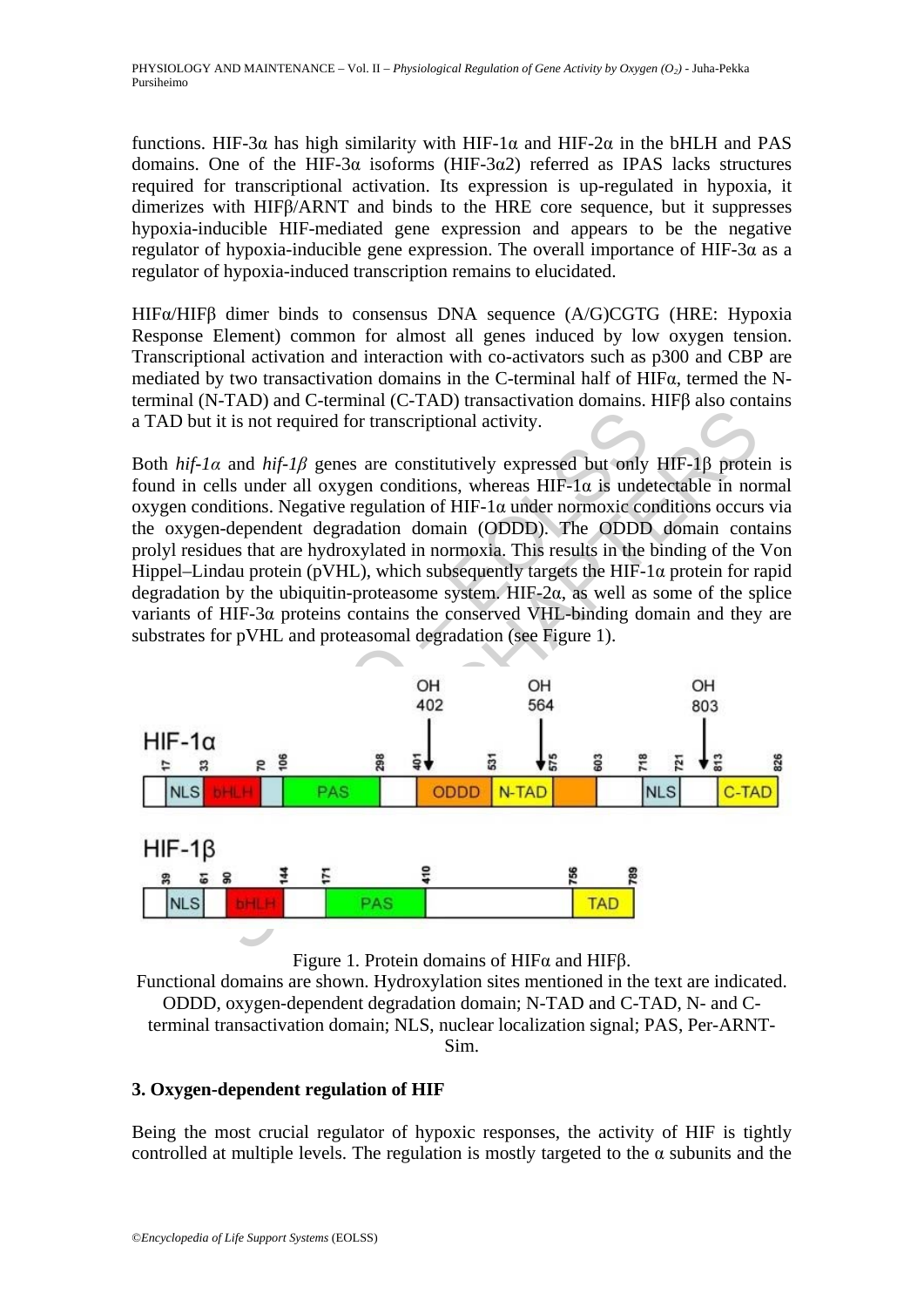PHYSIOLOGY AND MAINTENANCE – Vol. II – *Physiological Regulation of Gene Activity by Oxygen (O2)* - Juha-Pekka Pursiheimo

main regulatory mechanisms involve oxygen-dependent protein stabilization and transcriptional activation. Moreover, activity is further fine-tuned via post-translational modifications, nuclear translocation, dimerization and interactions with other regulatory proteins. In normoxic conditions, when HIFα and HIFβ are constitutively expressed, the abrogation of HIF activity results mainly from constitutive HIFα degradation.

-

-

-

# TO ACCESS ALL THE **12 PAGES** OF THIS CHAPTER, Visit: http://www.eolss.net/Eolss-sampleAllChapter.aspx

#### **Bibliography**

Barry R.E. and Krek W. (2004). The von Hippel–Lindau tumour suppressor: a multi-faceted inhibitor of tumourigenesis. *Trends in Molecular Medicine* 10, 466-472. [A very good and well written introduction to the function and the role of VHL in malignant progression.]

Giordano F. (2005). Oxygen, oxidative stress, hypoxia, and heart failure. *The Journal of Clinical Investigation* 115:500-508. [A thorough introduction to the essential role of oxygen in heart physiology.]

Ikeda E. (2005). Cellular response to tissue hypoxia and its involvement in disease progression. *Pathology International*, 55: 603–610. [A good quality paper discussing the hypoxic mechanisms of several disease conditions and showing nice examples of various roles of oxygen in disease progression.]

Khalil A.A., Aziz F.A. and Hall, J.C. (2006). Reperfusion injury. *Plastic and Reconstructive Surgery* 117, 1024-1033. [Discusses the interesting features of hyperoxia and reperfusion in various situations crucial to the success of plastic surgery.]

**VISIT.** III(P.7/WWW.COISS.IICU EOISS-Sample Artic-rapid<br>
iography<br>
WR.E. and Krek W. (2004). The von Hippel-Lindau tumour suppressor: a mu<br>
integenesis. Trends in Molecular Medicine 10, 466-472. [A very good and we<br>
func **VISIL.** IIIID<sub>21</sub>/WWW.CUISS.IIEV EOISS-SaIII) IENIIV.IIIapier. ASPX<br>
W<br>
M Krek W. (2004). The von Hippel-Lindau tumour suppressor: a multi-faceted inhibit<br>
is. *Trends in Molecular Medicine* 10, 466-472. [A very good and Lahiri S., Roy A., Baby S., Hoshi T., Semenza G., and Prabhakar N. (2006). Oxygen sensing in the body. Progress in Biophysics and Molecular Biology. 91, 249–286. [A high-class review article discussing thoroughly the various physiological mechanisms participating in oxygen sensing processes in the context of the whole body.]

Lee P. and Choi A. (2003). Pathways of cell signaling in hyperoxia. *Free Radical Biology & Medicine* 35, 341–350. [A detailed discussion of the role and the meaning of excess oxygen to the cell viability.]

Lopez-Neblina, F., Toledo, A., and Toledo-Pereyra, L. (2005). Molecular biology of apoptosis in ischemia and reperfusion. *Journal of Investigative Surgery* 18, 335–350. [A detailed discussion about the apoptotic mechanisms induced by the excess oxygen.]

Michiels C., Minet E., Mottet D., and Raes M. (2002). Regulation of gene expression by ogygen: NF-<sub>KB</sub> and HIF-1, two extremes. *Free Radical Biology & Medicine*, 3, 1231–1242. [Good paper introducing response mechanisms to both extremes of oxygen-derived stress.]

Schofield C.J., and Ratcliffe, P. (2004). Oxygen sensing by HIF hydroxylases. *Nature Reviews Molecular Cell Biology* 5, 343-354. [The best review article available about the role of hydroxylases in sensing oxygen and guiding the cellular functions in response to fluctuations in oxygen levels.]

Vaupel P. (2004). The role of Hypoxia-Induced Factors in tumor progression. *The Oncologist* 9, 10-17. [Very clear and well written article giving the nice introduction to the central role of HIF in carcinogenesis.]

Willam C., Nicholls L.G., Ratcliffe P.J., Pugh C.W. and Maxwell P.H. (2004). The prolyl hydroxylase enzymes that act as oxygen sensors regulating destruction of hypoxia-inducible factor alpha. *Advances in*